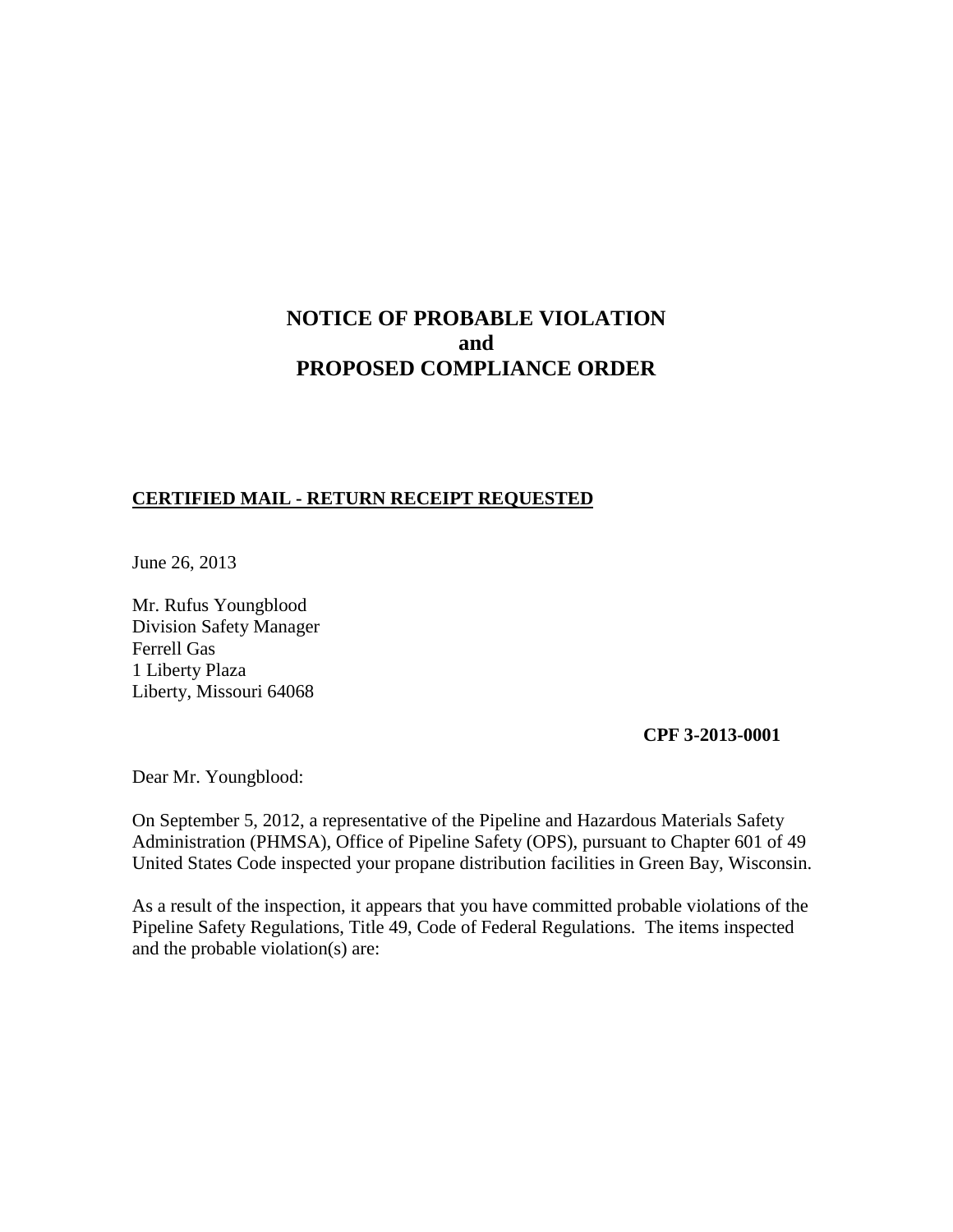#### **1. §192.11 Petroleum gas systems.**

# **(b) Each pipeline system subject to this part that transports petroleum gas or petroleum gas/air mixtures must meet the requirements of this part and of ANSI/NFPA 58 and 59.**

Ferrell Gas did not comply with the requirements of §192.11 by failing to follow the requirements of ANSI/NFPA 59. NFPA 59 requires incorporation of specific standards and requirements regarding the design, operations and maintenance of utility gas plants greater than 4000 gallons aggregate water capacity.

Ferrell Gas stated it is only using NFPA 58 in the design, operations and maintenance of its utility gas plants greater than 4000 gallons. The inspected facilities include Glidden Lodge, Heritage Lake and Jellystone Park, located in Sturgeon Bay, Egg Harbor and Warrens, Wisconsin.

### **2. §192.11 Petroleum gas systems.**

# **(b) Each pipeline system subject to this part that transports petroleum gas or petroleum gas/air mixtures must meet the requirements of this part and of ANSI/NFPA 58 and 59.**

Ferrell Gas did not comply with the requirements of §192.11 by failing to follow the requirements of ANSI/NFPA 58 Section 6.7.4.6. Section 6.7.4.6 requires the point of discharge to be located not less than five feet (1.5 m) in any direction away from any source of ignition, openings into direct-vent (sealed combustion system) appliances, or mechanical ventilation air intakes.

On Lot #11610 located at Meadow Woods, a source of ignition was identified less than five feet from the regulator vent.

On Lot #5269 located at Horseshoe Bay Cobblestone, a source of ignition was identified less than five feet from the regulator vent.

#### **3. §192.11 Petroleum gas systems.**

# **(b) Each pipeline system subject to this part that transports petroleum gas or petroleum gas/air mixtures must meet the requirements of this part and of ANSI/NFPA 58 and 59.**

Ferrell Gas did not comply with the requirements of §192.11 by failing to follow the requirements of ANSI/NFPA 58 Section 5.7.5.1. Section 5.7.5.1 requires pipe or tubing used to vent regulators to be one of the following: Metal pipe and tubing in accordance with 5.8.3 (2) PVC meeting the requirements of UL 651, Schedule 40 or 80 Rigid PVC Conduit.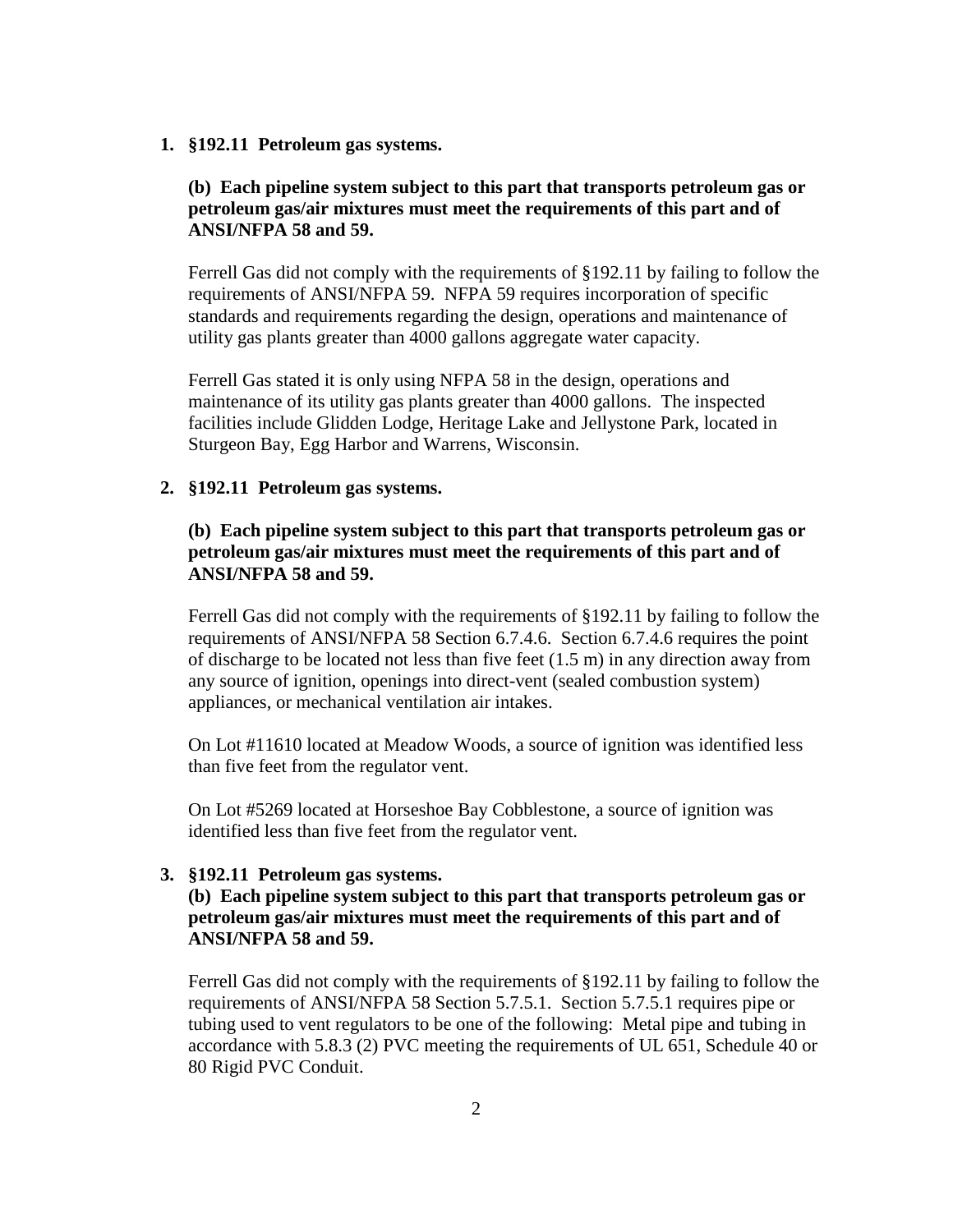The piping from the regulator vent at Glidden Lodge was white PVC water pipe. White PVC water pipe does not satisfy the requirements of NFPA 58 or §192.11.

#### **4. §192.11 Petroleum gas systems.**

**(b) Each pipeline system subject to this part that transports petroleum gas or petroleum gas/air mixtures must meet the requirements of this part and of ANSI/NFPA 58 and 59.** 

Ferrell Gas did not comply with the requirements of §192.11 by failing to follow the requirements of ANSI/NFPA 58 Section 6.7.2.5. Section 6.7.2.5 requires rain caps or other protectors to be designed to remain in place, except during pressure relief device operation, and shall not restrict pressure relief device flow.

At Glidden Lodge, the rain caps for the pressure relief devices were not in place under the hood of the underground tank. Ferrell Gas believes the caps were removed during the filling of the tank and personnel did not put them back on. Because rain caps were not in place, there was no means to determine if they were removed or if there was a pressure relief operation that occurred on the tank.

### **5. §192.11 Petroleum gas systems.**

# **(b) Each pipeline system subject to this part that transports petroleum gas or petroleum gas/air mixtures must meet the requirements of this part and of ANSI/NFPA 58 and 59.**

Ferrell Gas did not comply with the requirements of §192.11 by failing to follow the requirements of ANSI/NFPA 59 Section 10.1.4. Section 10.1.4 requires testing of relief devices, other than hydrostatic relief valves, to be tested for proper operation at intervals not exceeding five years.

Ferrell Gas stated they do not inspect relief devices on the tanks at intervals not exceeding five years. Ferrell Gas is using NFPA 58 (which is silent on the inspection of relief devices on tanks) instead of NFPA 59 to maintain each facility.

#### **6. §192.605 Procedural manual for operations, maintenance, and emergencies**

**(a) General. Each operator shall prepare and follow for each pipeline, a manual of written procedures for conducting operations and maintenance activities and for emergency response.**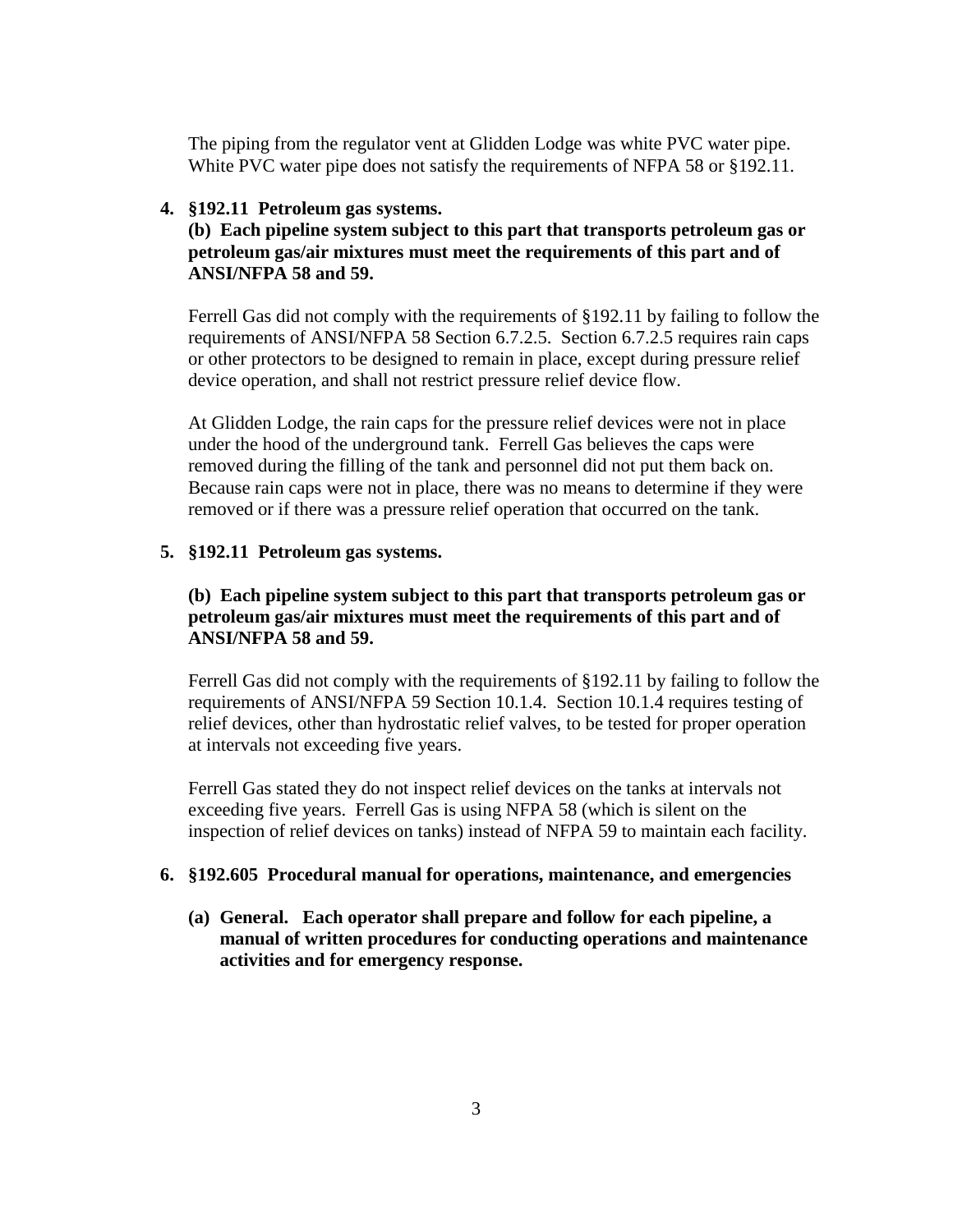Ferrell Gas did not follow the Operation and Maintenance (O&M) manual required by §192.605.

In "Section 1 – Corrosion Protection – Above Ground Tanks and Piping" of the O&M manual it requires Ferrell Gas to inspect and maintain above ground piping to prevent atmospheric corrosion. Section 1 states "Protect tanks and above ground piping from atmospheric corrosion by paint or other protective coating such as galvanizing."

The above ground piping at Glidden Lodge, Meadow Woods, Horseshoe Bay and Heritage Lake was observed during PHMSA's September 2012 inspection to be not painted and slightly pitted on riser piping. Ferrell Gas has records that indicate an inspection of the above ground piping was performed in July 2012. The records indicate the piping was in good condition and no paint was needed. Actual visual observations do not match records. Therefore, Ferrell Gas failed to properly maintain its piping as required under Section 1 of its O&M manual in violation of §192.605.

### **7. §192.517 Records**

 **(a) Each operator shall make, and retain for the useful life of the pipeline, a record of each test performed under §§ 192.505 and 192.507. The record must contain at least the following information:** 

- **(1) The operator's name, the name of the operator's employee responsible for making the test, and the name of any test company used.**
- **(2) Test medium used.**
- **(3) Test pressure.**
- **(4) Test duration.**
- **(5) Pressure recording charts, or other record of pressure readings.**
- **(6) Elevation variations, whenever significant for the particular test.**
- **(7) Leaks and failures noted and their disposition.**

Ferrell Gas did not document and keep records of pressure tests conducted at each facility. Ferrell Gas's failure to keep records is in violation of §192.517 requirements.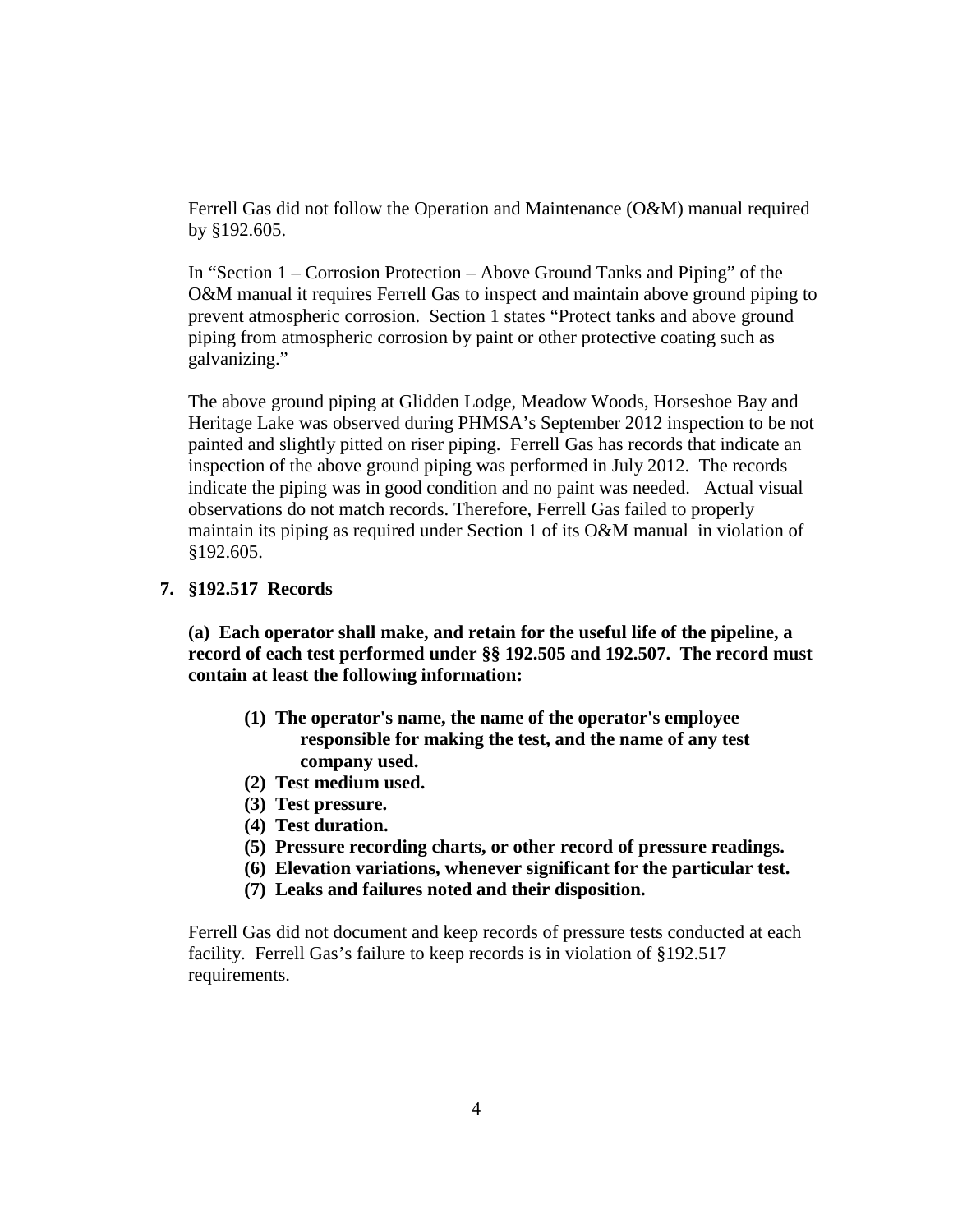#### **8. §192.723 Distribution systems: Leakage surveys**

**(b) The type and scope of the leakage control program must be determined by the nature of the operations and the local conditions, but it must meet the following minimum requirements:**

**(1) A leakage survey with leak detector equipment must be conducted in business districts, including tests of the atmosphere in gas, electric, telephone, sewer, and water system manholes, at cracks in pavement and sidewalks, and at other locations providing an opportunity for finding gas leaks, at intervals not exceeding 15 months, but at least once each calendar year.**

Ferrell Gas did not conduct leak surveys in business districts once each calendar year, at intervals not exceeding 15 months. Jellystone Park facility has a hotel, a large indoor water park and 77 residential units. The last leak survey was conducted in April 2007.

#### Warning Items

With respect to items 1-5, 7 and 8, we have reviewed the circumstances and supporting documents involved in this case and have decided not to conduct additional enforcement action or penalty assessment proceedings at this time. We advise you to promptly correct these items. Failure to do so may result in additional enforcement action.

### Proposed Compliance Order

With respect to item 6 pursuant to 49 United States Code § 60118, the Pipeline and Hazardous Materials Safety Administration proposes to issue a Compliance Order to Ferrell Gas. Please refer to the *Proposed Compliance Order*, which is enclosed and made a part of this Notice.

#### Response to this Notice

Enclosed as part of this Notice is a document entitled *Response Options for Pipeline Operators in Compliance Proceedings*. Please refer to this document and note the response options. All material you submit in response to this enforcement action may be made publicly available. If you believe that any portion of your responsive material qualifies for confidential treatment under 5 U.S.C. 552(b), along with the complete original document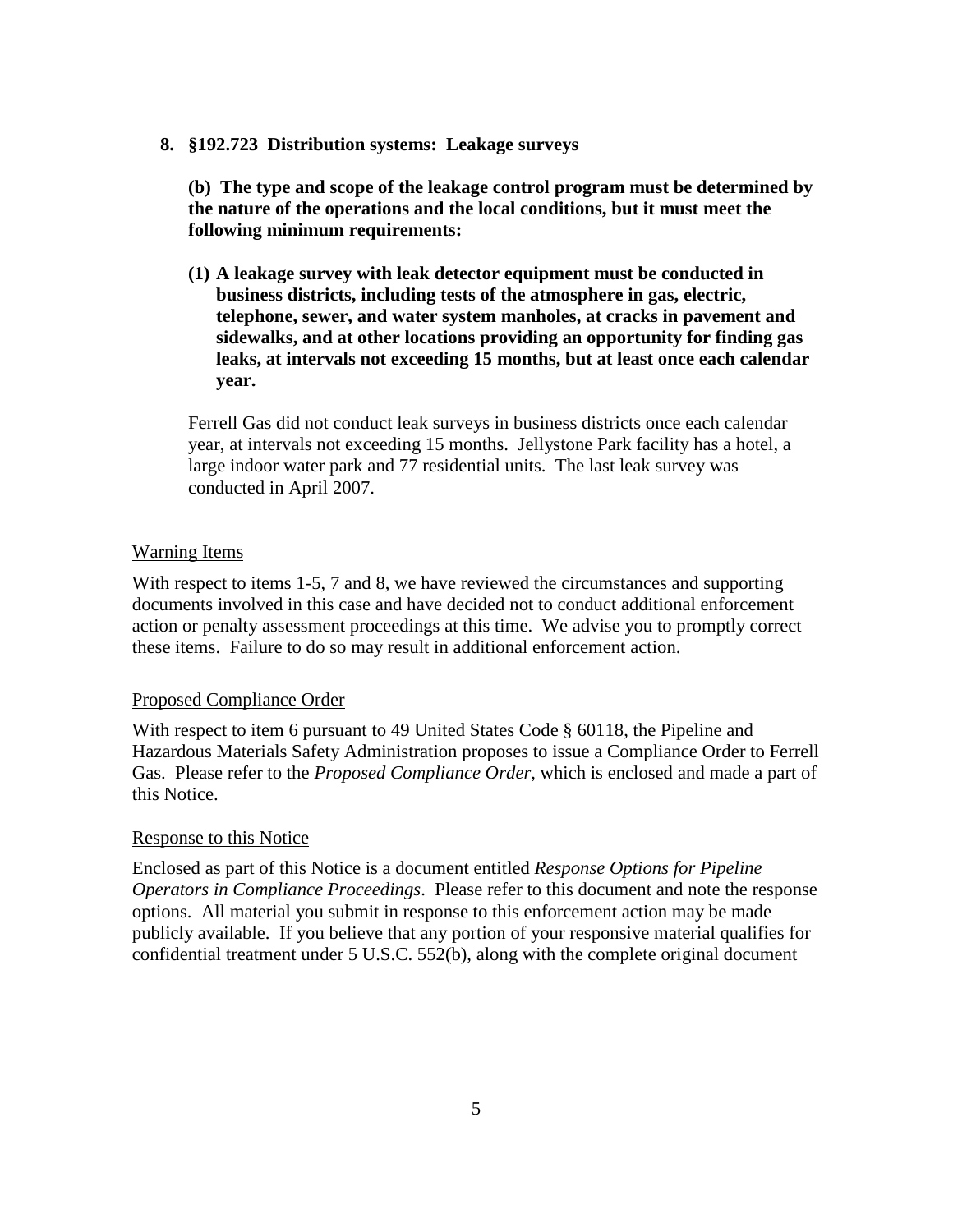you must provide a second copy of the document with the portions you believe qualify for confidential treatment redacted and an explanation of why you believe the redacted information qualifies for confidential treatment under 5 U.S.C. 552(b). If you do not respond within thirty (30) days of receipt of this Notice, this constitutes a waiver of your right to contest the allegations in this Notice and authorizes the Associate Administrator for Pipeline Safety to find facts as alleged in this Notice without further notice to you and to issue a Final Order.

In your correspondence on this matter, please refer to **CPF 3-2013-0001** and for each document you submit, please provide a copy in electronic format whenever possible.

Sincerely,

David Barrett Director, Central Region Pipeline and Hazardous Materials Safety Administration

Enclosures: *Proposed Compliance Order Response Options for Pipeline Operators in Compliance Proceedings*